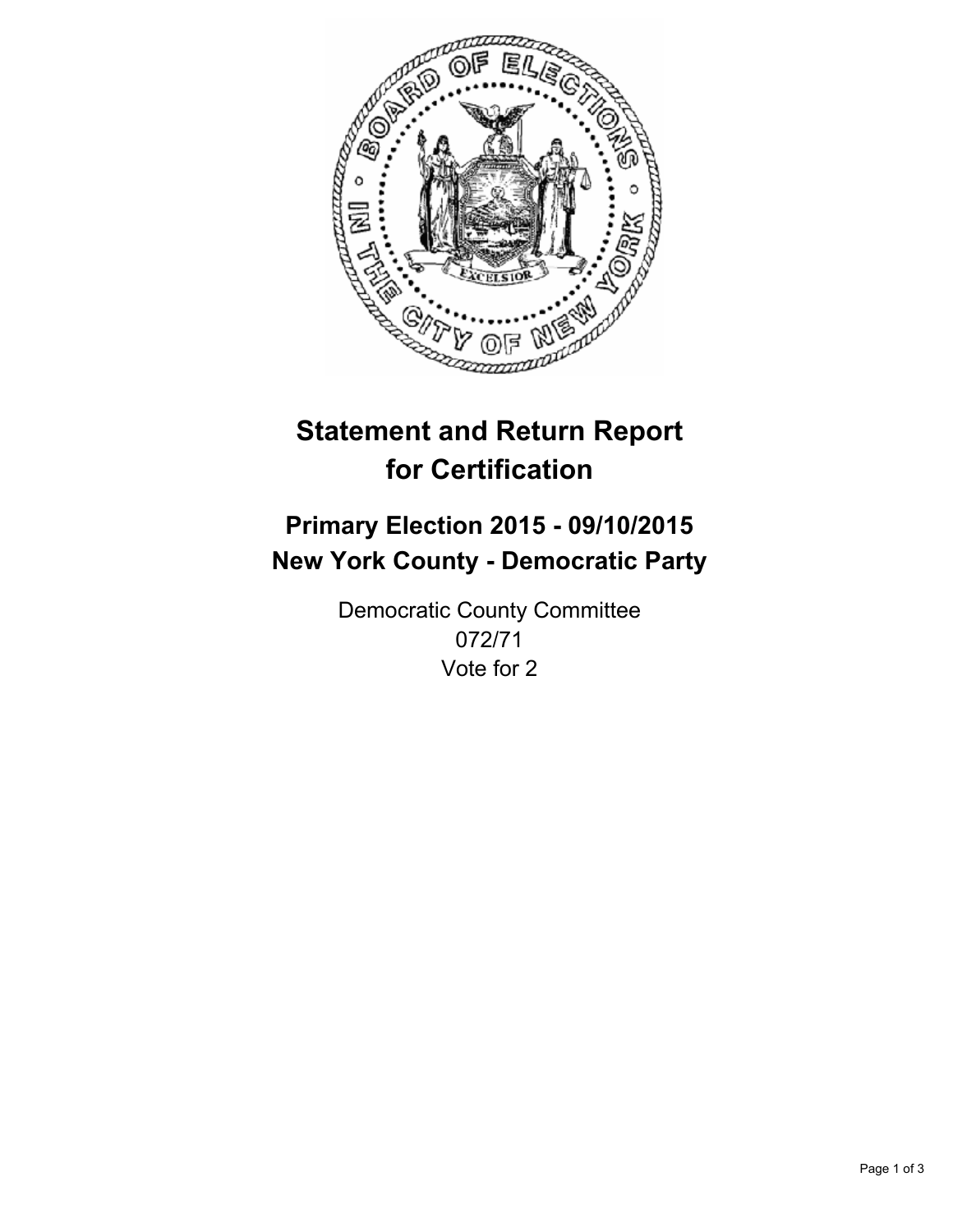

### **Assembly District 71**

| <b>PUBLIC COUNTER</b>                                    | 23 |
|----------------------------------------------------------|----|
| ABSENTEE/MILITARY                                        | 0  |
| <b>AFFIDAVIT</b>                                         |    |
| <b>Total Ballots</b>                                     | 24 |
| Less - Inapplicable Federal/Special Presidential Ballots | 0  |
| <b>Total Applicable Ballots</b>                          | 24 |
| THOMAS W. CASTELE                                        | 5  |
| <b>MARIA MONTIEL</b>                                     | 12 |
| <b>GABRIELA J. RODRIQUEZ</b>                             | 10 |
| <b>CARIDAD FIGUEROA</b>                                  | 7  |
| MARIA MORILLO (WRITE-IN)                                 |    |
| <b>Total Votes</b>                                       | 35 |
| Unrecorded                                               | 13 |